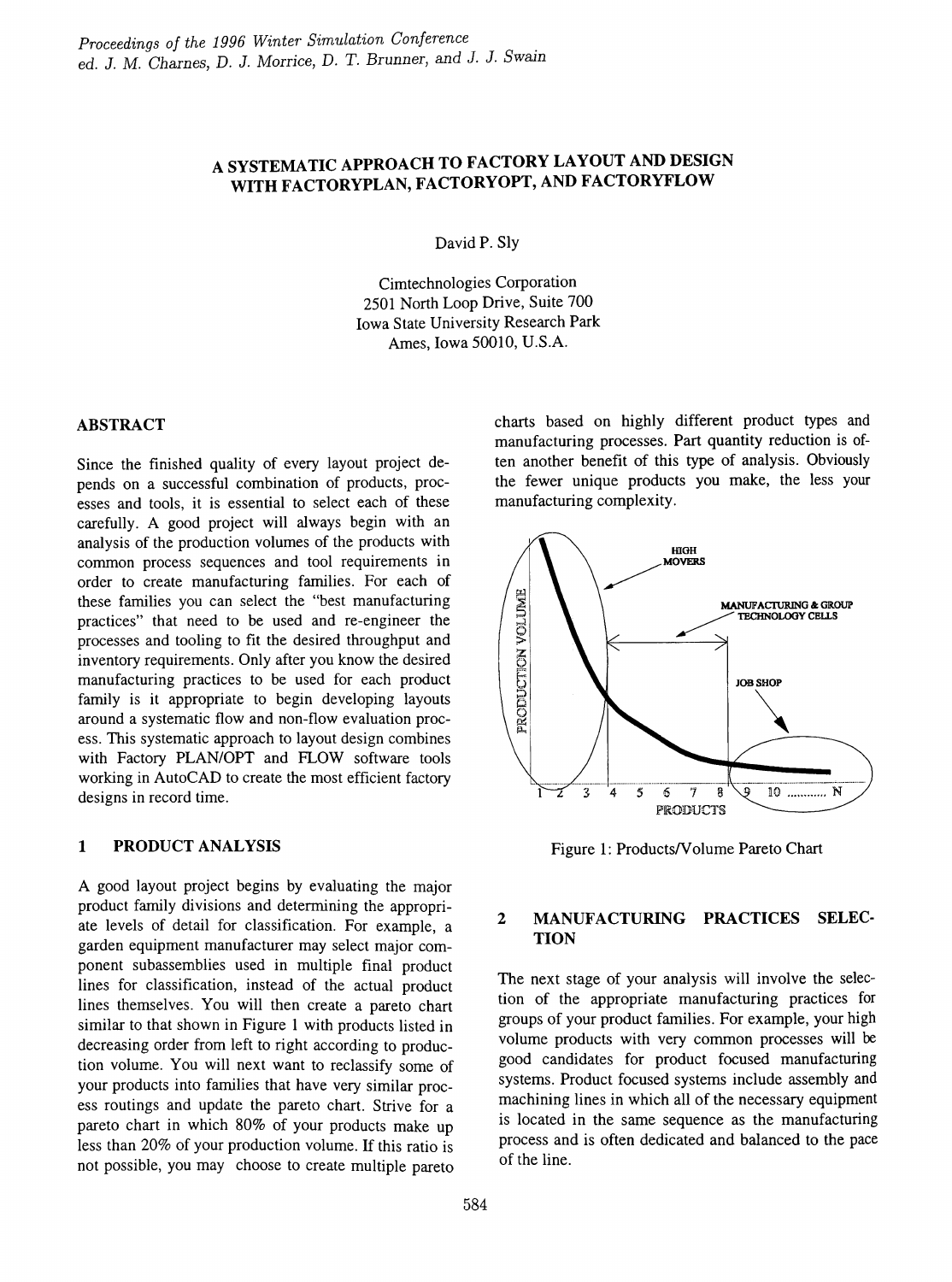Your very low volume products will be easy to identify and will be candidates for "Job-shop" facility arrangements in which equipment is often located according to shared tooling or operator needs. These low volume products are likely candidates for outsourcing, and therefore you should reevaluate their manufacturing profitability before proceeding with the layout project.

Finally, your "in-between" volume products will be likely candidates for manufacturing cells, group technology cells, and focused factories. These products often share some of their manufacturing processes with other products and thus will need to be reclassified accordingly. This "in-between" group of products will always be the most difficult to design manufacturing practices and layouts for; however, they also often represent the greatest opportunity for reductions in cost, throughput time and inventory. FactoryFLOW was designed to aid in this layout-oriented classification process by allowing you to color code common process flows with the desired equipment used in order to systematically create manufacturing cells from lists of products and tools.

Once you have properly classified your product families into desired manufacturing practices, you should undergo a thorough review of the manufacturing processes in each family. A layout is totally dependent on process sequences and equipment availability. Now is the time to create an efficient process that can translate into a productive layout. Skipping this opportunity will often result in layouts that fail to reduce throughput times and inventory, since you are doing little more than rearranging the furniture within the plant. While you cannot receive the benefits from TIT, Focused factories or manufacturing cells without creating a layout that supports these manufacturing practices, you likewise cannot benefit from cellular and focused layouts operating with traditional manufacturing practices.

## 3 EQUIPMENT SELECTION

Proper equipment selection is just as critical as proper manufacturing process design, and is often the step most ignored by layout planners. Sharing tooling among dissimilar product families and processes will result in significant penalties to efficient layouts, throughput times, and inventory. Eliminating shared tooling is therefore the most important goal in equipment selection. Too often inefficient layouts are created to provide flows from many different product areas in the plant to low cost equipment. If this equipment were duplicated and placed within different zones, the resulting inventory and throughput savings would likely far exceed the cost of the additional equipment.

Another important tool selection decision involves the use of expensive flexible equipment or inexpensive dedicated equipment. Expensive flexible equipment should only be used in cells with a high degree of process variability, and not used to join dissimilar cells. Therefore, the primary goal in tool selection is once again to isolate the processes and tooling in the cells from one another via dedicated low tech tooling whenever possible. Inventory and throughput times are reduced more by product-oriented manufacturing cells than from process-oriented Group Technology cells.

#### 4 MATERIAL FLOW ANALYSIS

Material Flow is the primary activity that drives a factory layout. Good layouts have smooth and short flows with a minimum of backtracking and crossover. There are several different types of layout configurations available, and a typical factory will consist of several layout types among the different product families. Figure 2 illustrates common linear, S, U and L configurations often used in Product flow and cellular applications.



Figure 2. Layout Configurations

Material flow diagrams illustrate material moves. FactoryFLOW can generate a variety of diagrams from the same set of product data, allowing the user to focus on different aspects of flow. The key diagram from which all others are computed is the product flow diagram (Figure 3). This diagram shows different products/subassemblies/materials/processes in different colors and with line thickness according to either number of trips or cost. This diagram can be presented with actual paths for better numerical evaluation and aisle congestion analysis, or Euclidean paths for better visual evaluation of workcenter interrelationships. One key of the product flow diagram is that it is intelligent: a user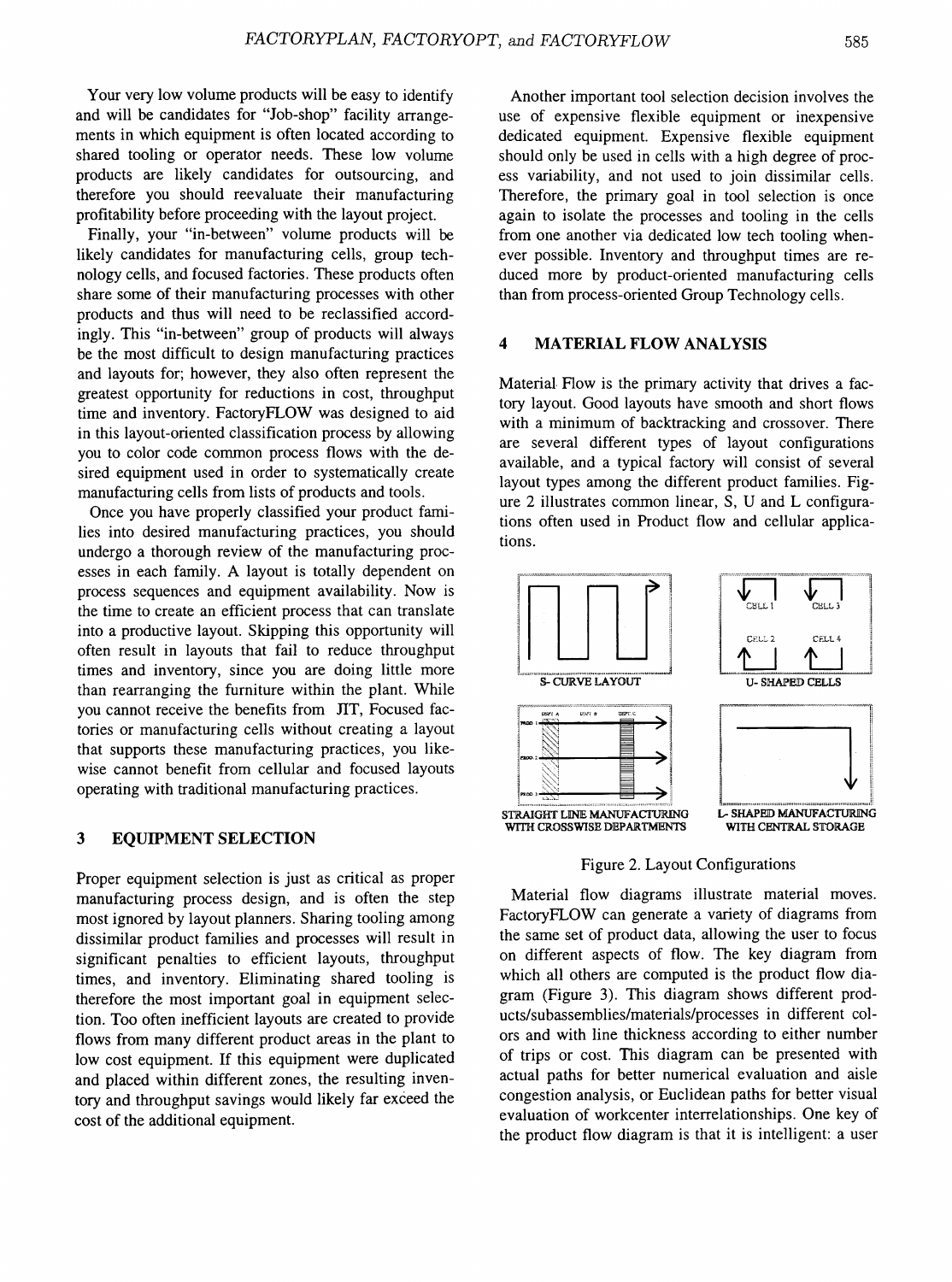can click on a line to find out what it represents. In addition, if users rearrange the equipment in the Auto-CAD drawing, they need only select CALC again and FactoryFLOW can find all of the new locations, regenerate the flow diagram, and recompute the costs, distances, intensities, and time. It is this iterative approach with instant graphical and quantitative feedback that makes quantitative layout evaluation feasible.



Figure 3. Product Flow Diagram

#### 5 RELATIONSHIP ANALYSIS

Another important consideration in any layout analysis are the non-flow factors such as noise, dirt, contamination, supervision, safety, shared tooling, and so on. These activity relationships are best defined by listing all of the unique activities in a relationship chart (Figure 4) and categorizing the closeness affinity for each activity pair in a team meeting. You can enter these relationships into a spreadsheet or directly into FactoryPLAN's relationship editor in order to quickly get high quality relationship charts and diagrams complete with layout scores of your facility. It is important to evaluate the qualitative non-flow factors independent of the flow factors, even if it is desired to perfonn a relationship analysis that involves both flow and non-flow constraints.



Figure 4. Activity Relationship Chart

FactoryPLAN also allows users to evaluate the layouts according to material flow intensities between activities. These flow intensities can come from FactoryFLOW studies, production analysis spreadsheets, or even be entered directly into FactoryPLAN via the supplied editor. Entering the flows directly is often the quickest and easiest for small facilities of less than 250k square feet, or manufacturing facilities with few dominant material flows, where using tools like FactoryFLOW may be overkill. FactoryPLAN can diagram non-flow relationships or flow-oriented relationships independently, or FactoryPLAN can aggregate these two kinds of relationships together using user-supplied weighting factors in order to generate layout diagrams and scores that best represent all relevant equipment and department adjacencies. Figure 5 shows an example of a relationship diagram.



Figure 5. Activity Relationship Diagram

## 6 LAYOUT OPTIMIZATION

Once all of the processes and tooling requirements have been determined, and the flow and non-flow relations between them identified, optimization tools like FactoryOPT can be employed. FactoryOPT uses a spanning tree algorithm to generate a near-optimal arrangement of activities in a block layout based on flow and nonflow relationship data. You can interact with this arrangement at the spanning tree node diagram level or after FactoryOPT generates a block layout in AutoCAD. Once a good arrangement has been generated, Factory-PLAN and optionally FactoryFLOW can be used to diagram and score additional layout alternatives.

FactoryOPT can generate layouts with up to 256 unique activities using up to 128 different algorithm combinations. FactoryOPT can receive flow, non-flow, or aggregated flow/non-flow relationships as input. FactoryOPT works entirely inside AutoCAD along with